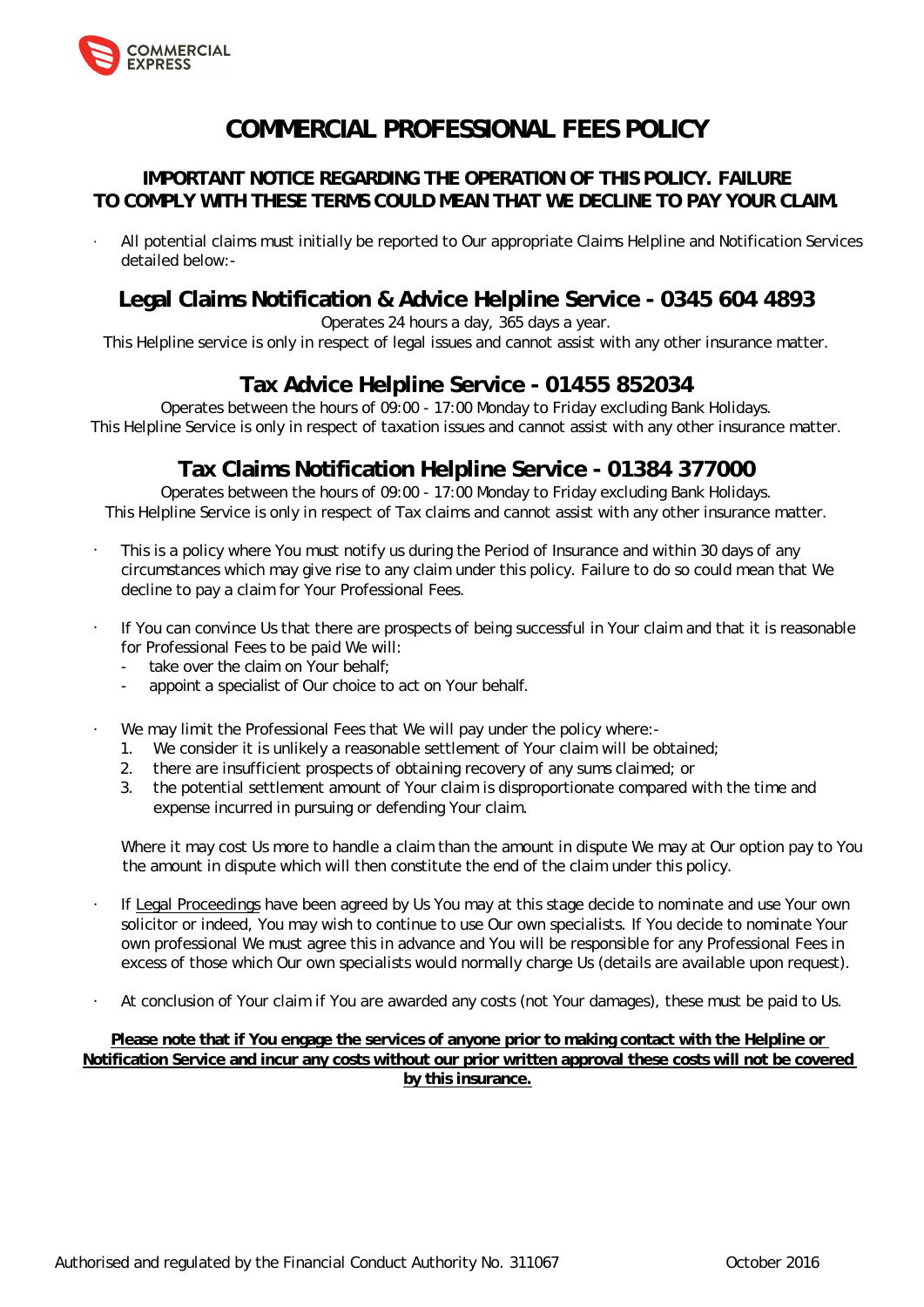

## **IMPORTANT POLICY INFORMATION**

All potential claims must initially be reported to the Claims Helpline Service.

| The Legal Claims Notification &<br>Advice Helpline Service<br>telephone number is<br>0345 604 4893.                                                          | Operates 24 hours a day<br>365 days a year.                                                                                                              |  |
|--------------------------------------------------------------------------------------------------------------------------------------------------------------|----------------------------------------------------------------------------------------------------------------------------------------------------------|--|
| The Tax Helpline Service<br>telephone number is<br>01455 852034.<br>The Tax Claims Notification Service<br>Telephone number is<br>01384 377000.              | Operates 09:00 - 17:00<br>Monday to Friday<br>excluding Bank Holidays                                                                                    |  |
| Please note that the Claims Notification & Legal Helpline service is<br>not empowered to give advice on<br>the admissibility of any claim under this policy. |                                                                                                                                                          |  |
| If You wish to make a claim or<br>You have a query relating to policy cover<br>You should contact:                                                           | <b>Claims Department</b><br>Legal Insurance Management Ltd<br>1 Hagley Court North<br>The Waterfront<br><b>Brierley Hill</b><br>West Midlands<br>DY5 1XF |  |

**In respect of a dispute involving an employment matter (action against an employee which could lead to dismissal, selection for redundancy, changing an employees terms and conditions of employment, before accepting an employee's resignation or on becoming aware of any event or circumstance that may be deemed to be constructive dismissal including where an employee is absent from work following them walking out without providing written notice), You must ring the Legal Advice Helpline Service prior to taking any action or immediately you become aware of a potential problem and follow the advice and guidance provided with due diligence. Failure to do so may result in Us declining Your claim.**

This is a 'Claims Made' policy. It only covers claims notified to Us during the Period of Insurance and within 30 days of any circumstance which may give rise to any claim. Failure to do so could lead Us to decline that claim.

## **POLICY DEFINITIONS**

The words or expressions detailed below have the following meaning wherever they appear in this policy.

### **Agent**

The Agent appointed by the Coverholder to transact this Insurance with You.

### **Aspect Enquiry**

An enquiry where the Inspector of Taxes enquires into one or more aspects of the self-assessment tax return which may involve clarification of particular entries to detailed consideration of whether those entries have been treated correctly for tax purposes. It may involve a check on the records upon which the particular entries were based.

### **Authorised Professional**

A solicitor, counsel, claims handler or mediator, accountant, firm of accountants or other appropriately qualified person appointed and approved by Us under the terms and conditions of this policy to represent Your or an Insured Person's interests.

### **Business**

The business detailed in the Schedule.

### **Comprehensive Enquiry**

A Comprehensive Enquiry is an extensive examination which considers all aspects of the self-assessment tax return. It will involve a comprehensive review by the Inspector of Taxes of all books and records underlying the entries made on the return.

**Court**

A Court, tribunal or other competent authority.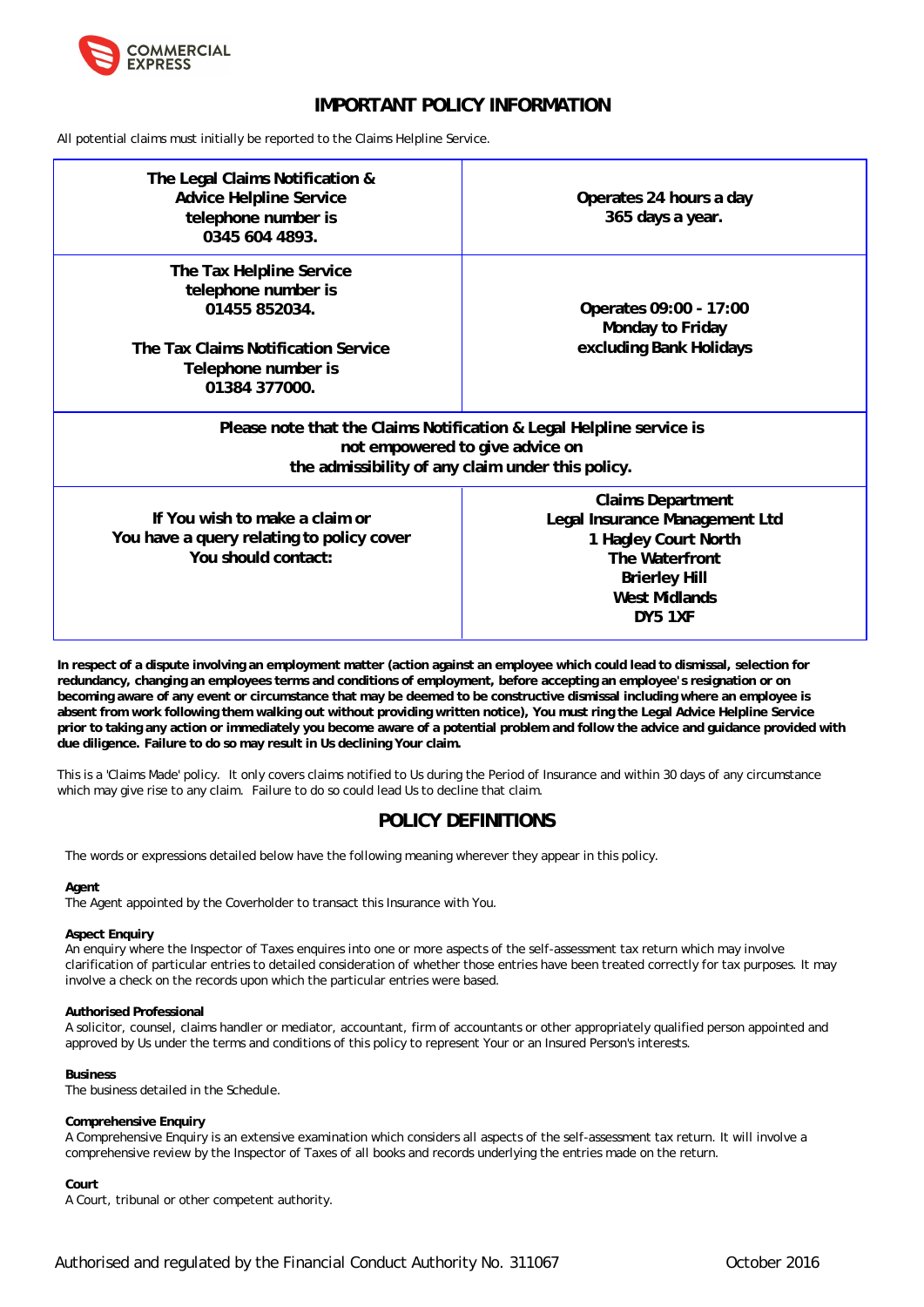

### **Event**

The initial event, act or omission which sets off a natural and continuous sequence of events that subsequently gives rise to a claim for indemnity against Us.

### **Excess**

The first amount of each and every claim as detailed on the Schedule or Insured Event.

### **In-Depth Investigations**

A fundamental review of the accounts and the underlying records as signalled by the issue of the relevant departmental notification or as otherwise stated in writing.

### **Insured Person**

The Policyholder and the directors, partners, managers and all other employees of Your business.

#### **Insurer**

This insurance is administered by Legal Insurance Management Limited, arranged by Commercial Express Quotes Ltd & underwritten by UK General Insurance Ltd on behalf of Great Lakes Reinsurance (UK) SE, Registered in England No.SE000083. Registered Office: Plantation Place, 30 Fenchurch Street, London EC3M 3AJ. UK General Insurance Limited are authorised and regulated by the Financial Conduct Authority. Great Lakes Reinsurance (UK) SE is authorised by the Prudential Regulation Authority and regulated by the Financial Conduct Authority and the Prudential Regulation Authority. This can be checked on the Financial Services Register at ww[w.fca.org.uk/firms/systems](www.fca.org.uk/firms/systems-)reporting/register or by calling them on 0800 111 6768.

Legal Insurance Management Limited is authorised and regulated by the Financial Conduct Authority under registration number 552983. This can be checked on the Financial Services Register at w[ww.fca.org.uk/firms/systems-reporting/register or by](www.fca.org.uk/firms/systems-reporting/register) calling them on 0800 111 6768.

#### **Legal Proceedings**

When formal Legal Proceedings are issued against an opponent in a Court of Law.

### **Limit of Indemnity**

The sums specified in the Schedule being the maximum We will pay including Insured Events related by time or cause.

### **National Insurance Contributions (NIC) Dispute**

A challenge in writing by HM Revenue & Customs of the accuracy or completeness of returns submitted in accordance with Social Security regulations.

#### **Pay As You Earn (PAYE) Dispute**

A challenge in writing by HM Revenue & Customs of the accuracy or completeness of returns submitted in accordance with PAYE regulations.

### **Period of Insurance**

The Period of Insurance shown in the Schedule.

### **Policyholder, You, Your**

The person or company who has paid the premium and is named in the Schedule as the Policyholder.

### **Professional Fees**

Legal and accountancy fees and costs including disbursements reasonably and properly incurred by the Authorised Professional, with Our prior written authority including costs incurred by another party for which You are made liable by Court Order, or may pay with Our consent in pursuit of a civil claim in the Territorial Limits arising from an Insured Event. Professional Fees will include VAT where it cannot be recovered.

#### **Prospects of Success**

At least a 51% chance of the Insured Person(s) achieving a favourable outcome

#### **Schedule**

The document which shows details of You and this Insurance and is attached to and forms part of this policy.

### **Standard Professional Fees**

The level of Professional Fees that would normally be incurred by Us in using a nominated Authorised Professional of Our choice.

### **Territorial Limits**

The United Kingdom (meaning England, Scotland, Northern Ireland, Wales), Channel Islands and Isle of Man.

#### **Time of Occurrence**

Civil Cases - when the Event occurred or commenced whichever is the earlier. Criminal Cases - when You or an Insured Person commenced or is alleged to have commenced to violate the criminal law in question.

### **Value Added Tax (VAT) Dispute**

A challenge in writing by HM Revenue & Customs of the accuracy or completeness of returns submitted.

**We, Us, Our**

UK General on behalf of Great Lakes Reinsurance (UK) SE.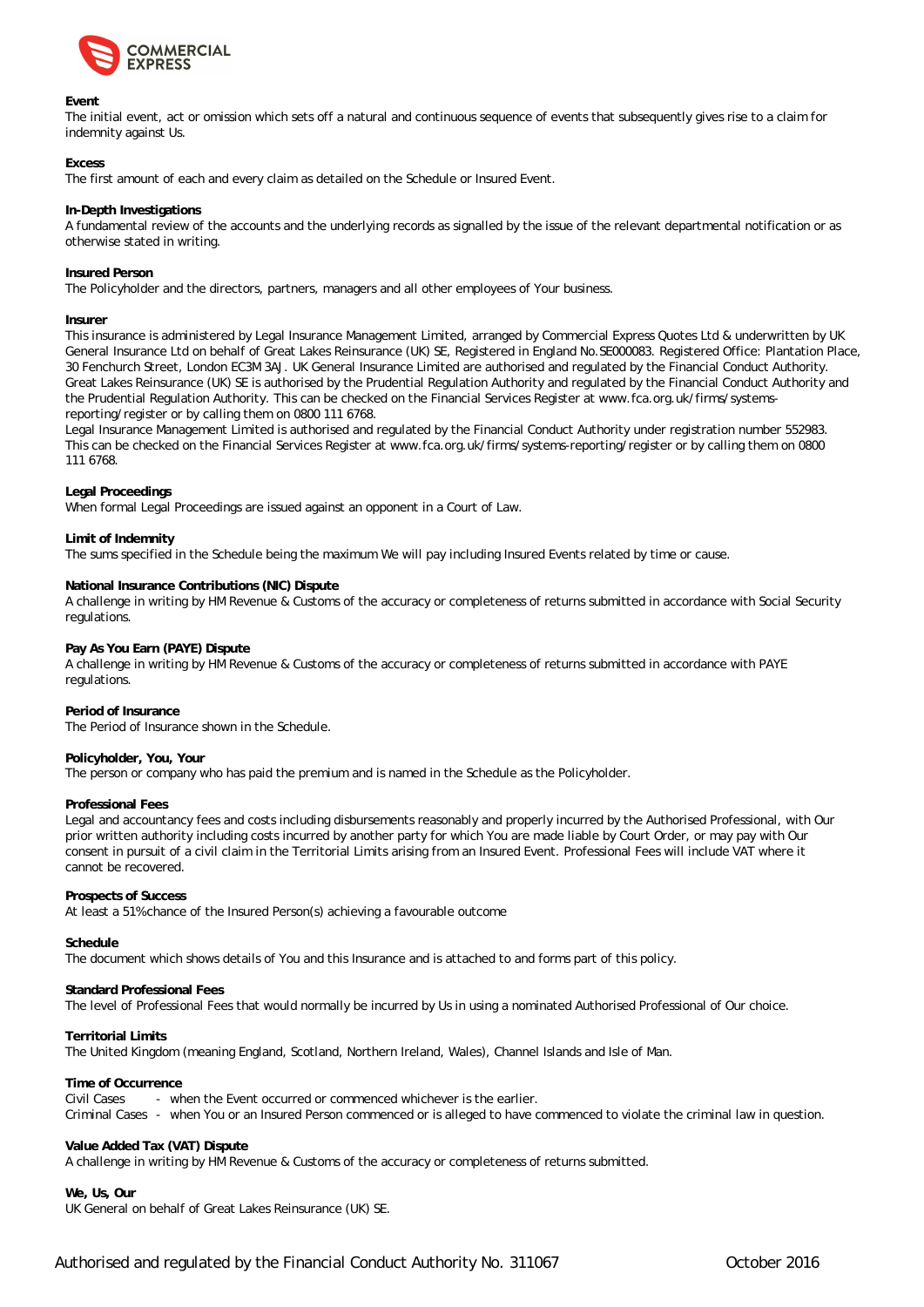

## **COVER**

You have paid the premium and supplied to Us a proposal and declaration or other information which shall be the basis of this contract and be incorporated in this policy.

Upon payment of the policy Excess if applicable, We will indemnify You in accordance with Our Standard Professional Fees and where requested by You any other Insured Person up to the Limit of Indemnity subject to the terms, conditions and exclusions of this policy, against Professional Fees arising from an Insured Event within the Territorial Limits in connection with the Business where You notify Us during the Period of Insurance and within 30 days of the Time of Occurrence of the Event.

## **INSURED EVENTS**

| (Section 1)<br>Employment Disputes - Limit of Indemnity £50,000                                                                                                                                                                                                                                                                                                                                                                                           |                                                                                                                                                                                                                                                                                                                                                                                                                                                                                                                                                                                                                                                                                                                                                                                                                                                                                                                                                                                                                                                                                                                                       |
|-----------------------------------------------------------------------------------------------------------------------------------------------------------------------------------------------------------------------------------------------------------------------------------------------------------------------------------------------------------------------------------------------------------------------------------------------------------|---------------------------------------------------------------------------------------------------------------------------------------------------------------------------------------------------------------------------------------------------------------------------------------------------------------------------------------------------------------------------------------------------------------------------------------------------------------------------------------------------------------------------------------------------------------------------------------------------------------------------------------------------------------------------------------------------------------------------------------------------------------------------------------------------------------------------------------------------------------------------------------------------------------------------------------------------------------------------------------------------------------------------------------------------------------------------------------------------------------------------------------|
| What is Covered?                                                                                                                                                                                                                                                                                                                                                                                                                                          | What is Excluded?                                                                                                                                                                                                                                                                                                                                                                                                                                                                                                                                                                                                                                                                                                                                                                                                                                                                                                                                                                                                                                                                                                                     |
| Your defence in a dispute with an:-<br>1.<br>employee or ex-employee arising from or<br>İ.<br>relating to a contract of employment with You.<br>ii. employee, ex-employee or prospective<br>employee alleging discrimination under current<br>equality legislation.<br>2. Pursuit of the Policyholder's legal rights against an<br>employee or ex-employee to recover possession of<br>property owned by or for which the Policyholder is<br>responsible. | Excluding:-<br>1. Your failure to consult or follow Our<br>advice/instructions and those of the Legal Advice<br>Helpline Service.<br>2. any dispute where the Event arises within the first<br>90 days of the first Period of Insurance.<br>3. where any grievance dismissal or appeal being the<br>subject of the dispute was not carried out in<br>accordance with good HR practice and current<br>employment legislation.<br>4. any dispute with an employee who was subject to:-<br>a) formal or informal written or verbal warnings<br>within 180 days immediately before the first<br>Period of Insurance.<br>redundancy, alleged redundancy or unfair<br>b)<br>selection for redundancy arising within the<br>first 180 days of the first Period of Insurance.<br>any defence of an action for damages in respect of<br>5.<br>personal injury including stress or psychological<br>related illnesses or loss of or damage to property.<br>6. any claim arising from or relating to any transfer of<br>business which falls within the scope of the<br>Transfer of Undertakings (Protection of<br>Employment) Regulations 2006. |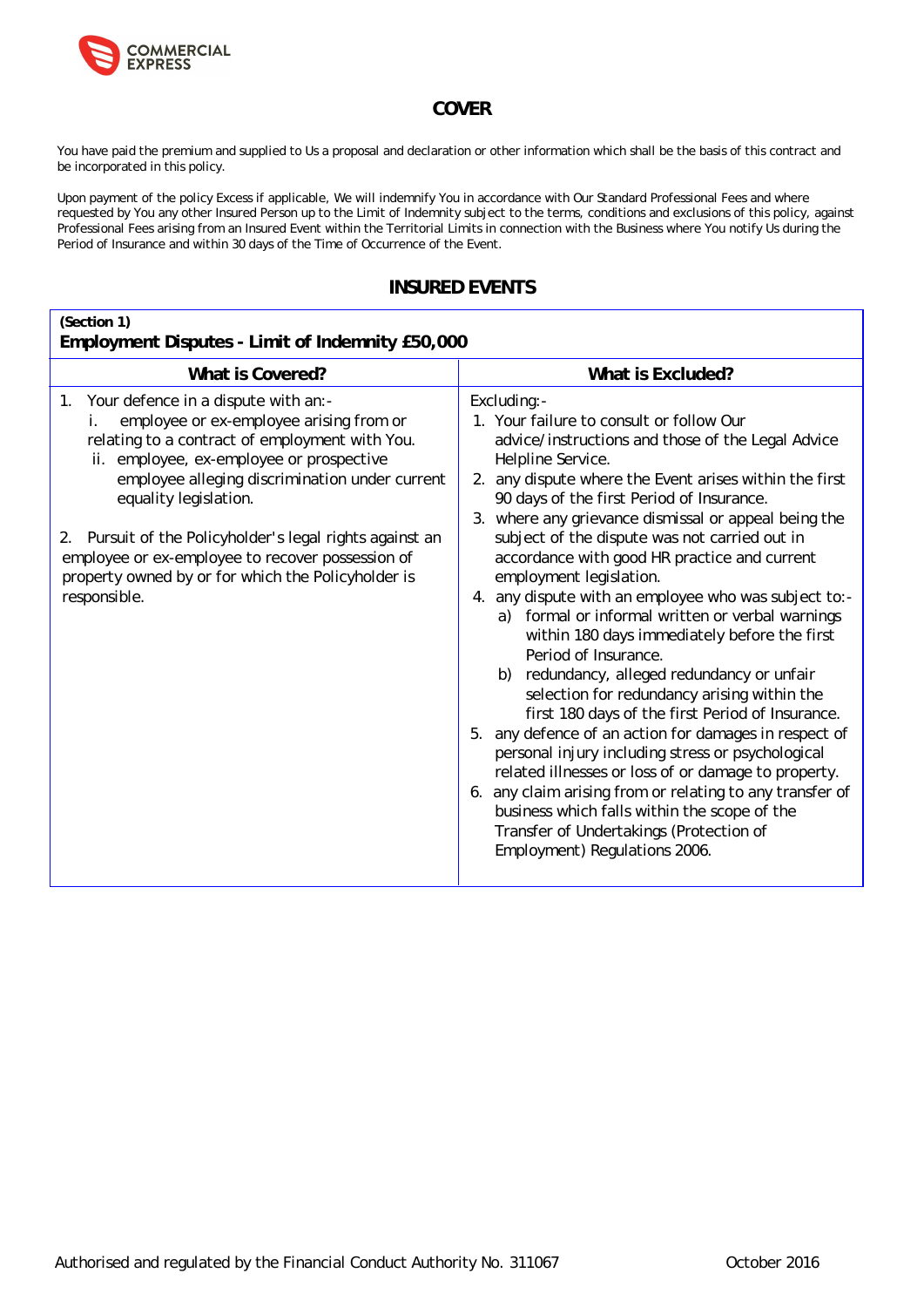

| (Section 2)<br>Employment Awards - Limit of Indemnity £50,000                                                                                                                                                                                                                                                                                |                                                                                                                                                                                                                                                                                                                                                                                                                                                                                                                                                                                                                                                                                                                                                                                                                                                                                                                                                                                                                                                                                                                                                                                                                                                                         |
|----------------------------------------------------------------------------------------------------------------------------------------------------------------------------------------------------------------------------------------------------------------------------------------------------------------------------------------------|-------------------------------------------------------------------------------------------------------------------------------------------------------------------------------------------------------------------------------------------------------------------------------------------------------------------------------------------------------------------------------------------------------------------------------------------------------------------------------------------------------------------------------------------------------------------------------------------------------------------------------------------------------------------------------------------------------------------------------------------------------------------------------------------------------------------------------------------------------------------------------------------------------------------------------------------------------------------------------------------------------------------------------------------------------------------------------------------------------------------------------------------------------------------------------------------------------------------------------------------------------------------------|
| What is Covered?                                                                                                                                                                                                                                                                                                                             | What is Excluded?                                                                                                                                                                                                                                                                                                                                                                                                                                                                                                                                                                                                                                                                                                                                                                                                                                                                                                                                                                                                                                                                                                                                                                                                                                                       |
| We will also pay, subject to the Limit of Indemnity, the<br>compensation or damages payable by You to an<br>employee arising from the judgement of a court or<br>tribunal or from a settlement agreed by Us (but not<br>from a judgement by default) in any dispute accepted<br>by Us as covered by Insured Events - Employment<br>Disputes. | Excluding any claim for indemnity where:-<br>1. any grievance dismissal or appeal being the subject<br>of the dispute was not carried out in accordance<br>with good HR practice and current employment<br>legislation.<br>2. the Policyholder has incurred a compensation<br>award by non-payment of money due under the<br>relevant contract of employment or statutory<br>provision relating thereto.<br>3. the award is in respect of a redundancy or any<br>money contractually due to an employee.<br>4. the award is in respect of a breach by the<br>Policyholder of a fixed term contract.<br>5. the award is in respect of a breach by the<br>Policyholder in relation to pregnancy, maternity or<br>paternity rights.<br>6. the award is in respect of discrimination.<br>7. any compensation or damages or increase ordered<br>by the court or tribunal for failure to comply with a<br>recommendation made, including non-compliance<br>with a reinstatement or re-engagement order.<br>8. the Policyholder has incurred a compensation<br>award as a result of a finding of constructive<br>dismissal and as a consequence unfair dismissal.<br>9. an award is made under the Transfer of<br>Undertakings (Protection of Employment)<br>Regulations 2006. |

| (Section 3) |  |
|-------------|--|
|             |  |

**Employee Restrictive Covenant - Limit of Indemnity £50,000**

| What is Covered?                                                                                                                                                                                                                                                                                                                                                                                                                                                  | What is Excluded? |
|-------------------------------------------------------------------------------------------------------------------------------------------------------------------------------------------------------------------------------------------------------------------------------------------------------------------------------------------------------------------------------------------------------------------------------------------------------------------|-------------------|
| Any civil action against an employee or ex-employee<br>where such person is in breach or is about to be in<br>breach of a restrictive covenant in such person's<br>contract of employment which restricts the employee or<br>ex-employee from competing with You or enticing other<br>employees to leave Your employment or approaching or<br>enticing Your customers either during or after the<br>termination of the contract of employment by either<br>party. |                   |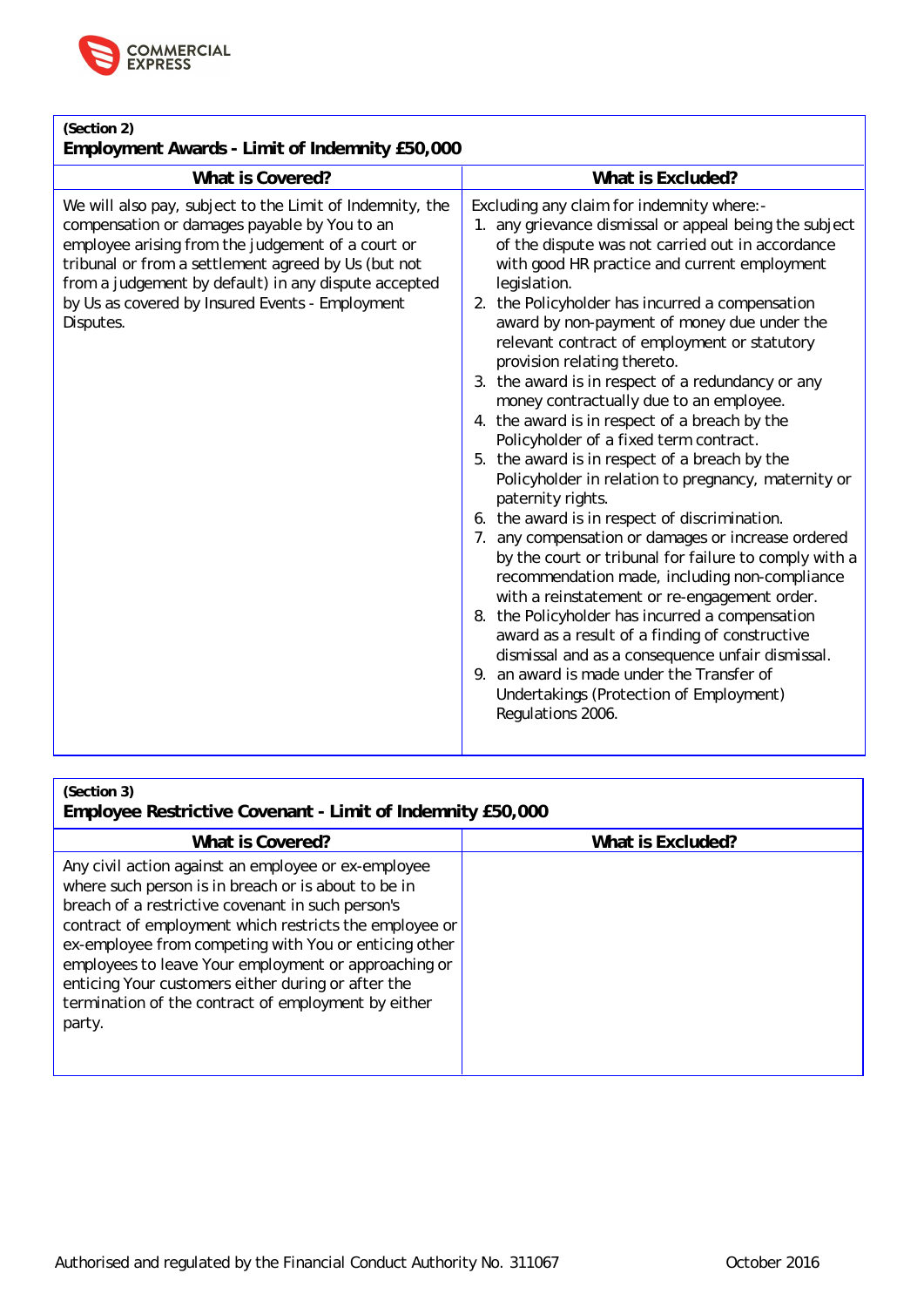

| (Section 4)<br>Legal Defence - Insured Person - Limit of Indemnity £50,000                                                                                                                                                                                                                                                                                                                                                                                                                    |                                                                                                                                                                                                                                                                                         |  |  |
|-----------------------------------------------------------------------------------------------------------------------------------------------------------------------------------------------------------------------------------------------------------------------------------------------------------------------------------------------------------------------------------------------------------------------------------------------------------------------------------------------|-----------------------------------------------------------------------------------------------------------------------------------------------------------------------------------------------------------------------------------------------------------------------------------------|--|--|
| What is Covered?                                                                                                                                                                                                                                                                                                                                                                                                                                                                              | What is Excluded?                                                                                                                                                                                                                                                                       |  |  |
| 1. The defence of an Insured Person against<br>prosecution in a court of criminal jurisdiction in<br>respect of any act or omission or alleged act or<br>omission:                                                                                                                                                                                                                                                                                                                            | Excluding: -<br>the defence of any offence of violence, or<br>deliberate and wilful criminal acts or omissions.<br>any matter where the Authorised Professional<br>2.<br>assesses that reasonable prospects of success do                                                               |  |  |
| Police Station Representation<br>Professional Fees incurred in representing an Insured<br>Person at a Police Station where they are being<br>interviewed under caution in relation to an alleged<br>criminal act.                                                                                                                                                                                                                                                                             | not exist.<br>any offence relating to a motor bike / vehicle.<br>3.<br>Professional Fees required to be paid by an<br>4.<br>Insured Person in excess of the pre-conviction<br>assessed income based contribution under the<br>Crown Court Means Testing scheme following                |  |  |
| Magistrates' Court Representation<br>Professional Fees incurred in representing an Insured<br>Person at a Magistrates' Court.                                                                                                                                                                                                                                                                                                                                                                 | conviction.<br>5.<br>assessed income based contributions payable by<br>the Insured Person towards Professional Fees<br>incurred under the Crown Court Means Testing                                                                                                                     |  |  |
| Crown Court Representation<br>A sum equal to any assessed income based<br>contribution payable by the Insured Person towards<br>Professional Fees incurred under the Crown Court<br>Means Testing scheme.                                                                                                                                                                                                                                                                                     | scheme which exceed the Limit of Indemnity.<br>any Professional Fees where the Insured Person<br>6.<br>fails to:<br>a) apply for a Representation Order under the<br>Crown Court Means Testing scheme.<br>b) submit any required information under the                                  |  |  |
| 2. The defence of a civil action being taken against You<br>for wrongful arrest in connection with an accusation<br>of theft alleged to have been carried out during the<br>Period of Insurance.                                                                                                                                                                                                                                                                                              | Crown Court Means Testing scheme.<br>c) comply with the terms of the Representation<br>Order.<br>d) use a representative that can act under the                                                                                                                                         |  |  |
| 3. The defence of a civil action being taken against an<br>Insured Person but not the Policyholder:-<br>under current equality legislation arising<br>i)<br>from that person's work as an employee.<br>as a trustee of a pension fund set up for the<br>ii)<br>benefit of Your employees.                                                                                                                                                                                                     | terms of a Representation Order under the Crown<br>Court Means Testing scheme.<br>the defence of any action, enforcement, or<br>7.<br>recovery of sums payable against an Insured<br>Person under the terms of or for a breach of the<br>terms and conditions of a Representation Order |  |  |
| 4. An Insured Person being served with an<br>improvement, prohibition, withdrawal, or recall<br>notice, a suspension notice or an order of<br>enforcement under the Health & Safety at Work Act<br>1974, the Food Safety Act 1990, the Consumer<br>Protection Act 1987 and the General Product Safety<br>Regulations 2005. Provided that where proceedings<br>under the Health & Safety at Work Act 1974 are<br>concerned, the Territorial Limits will be any place<br>where the Act applies. | under the Crown Court Means Testing scheme.<br>8.<br>any prosecution brought under the Bribery Act<br>where the Policyholder does not have adequate<br>policies and systems in place to prevent bribery.                                                                                |  |  |
| The defence of the Policyholder against a<br>5.<br>prosecution brought under the Bribery Act 2010.<br>The defence of an Insured Person's legal rights<br>6.<br>following a claim being brought against them for<br>discrimination under current equality legislation<br>whilst acting in their capacity as an employee of the<br>Policyholder.                                                                                                                                                |                                                                                                                                                                                                                                                                                         |  |  |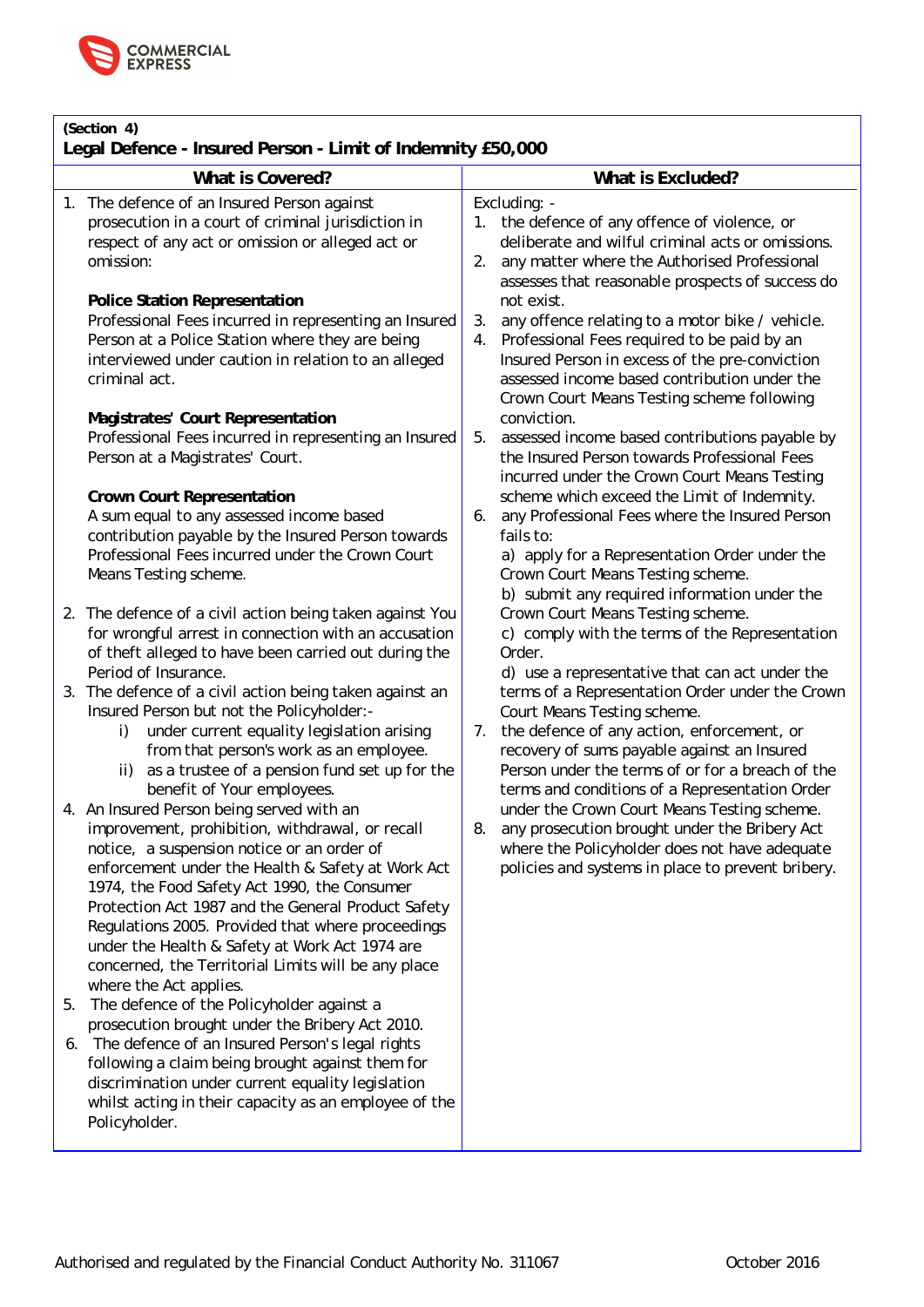

### **(Section 5) Data Protection - Limit of Indemnity £50,000**

| What is Covered?                                                                                                                                                                                                                                                                                                                                                                                                                                                                      | What is Excluded? |
|---------------------------------------------------------------------------------------------------------------------------------------------------------------------------------------------------------------------------------------------------------------------------------------------------------------------------------------------------------------------------------------------------------------------------------------------------------------------------------------|-------------------|
| Under the Data Protection Act 1998:-<br>The defence of a civil action for compensation<br>under Section 13 of the 1998 Act. We will also,<br>subject to the Limit of Indemnity, pay any<br>compensation awarded against an Insured Person.<br>An Insured Person being served with enforcement,<br>2.<br>de-registration or transfer prohibition notice.<br>Your appeal against the refusal of the Information<br>3.<br>Commissioner to register Your application for<br>registration. |                   |
| Provided that for claims arising under Section 13 of the<br>1998 Act You have registered with the Information<br>Commissioner.                                                                                                                                                                                                                                                                                                                                                        |                   |

| (Section 6)<br>Contract Dispute - Limit of Indemnity £50,000                                                                          |                                                                                                                                                                                                                                                                                                                                                                                                                                                                                                                                                                                                                                |
|---------------------------------------------------------------------------------------------------------------------------------------|--------------------------------------------------------------------------------------------------------------------------------------------------------------------------------------------------------------------------------------------------------------------------------------------------------------------------------------------------------------------------------------------------------------------------------------------------------------------------------------------------------------------------------------------------------------------------------------------------------------------------------|
| What is Covered?                                                                                                                      | What is Excluded?                                                                                                                                                                                                                                                                                                                                                                                                                                                                                                                                                                                                              |
| A dispute with a customer or supplier in respect of a<br>contract for the sale, hire, supply or the purchase of<br>goods or services. | Excluding any claim relating to:-<br>1. a lease, licence or tenancy of land or buildings.<br>2. a contract of employment.<br>arbitration arising out of an arbitration clause in<br>3.<br>any contract.<br>4. a breach or alleged breach of professional duty by<br>an Insured Person.<br>5. the recovery of money and interest due from<br>another party other than disputes where the other<br>party intimates that a defence exists.<br>6. amounts in dispute, including any instalment<br>payments due and payable at the time of making<br>the claim, less than £250.<br>7. the first £500 of Professional Fees incurred. |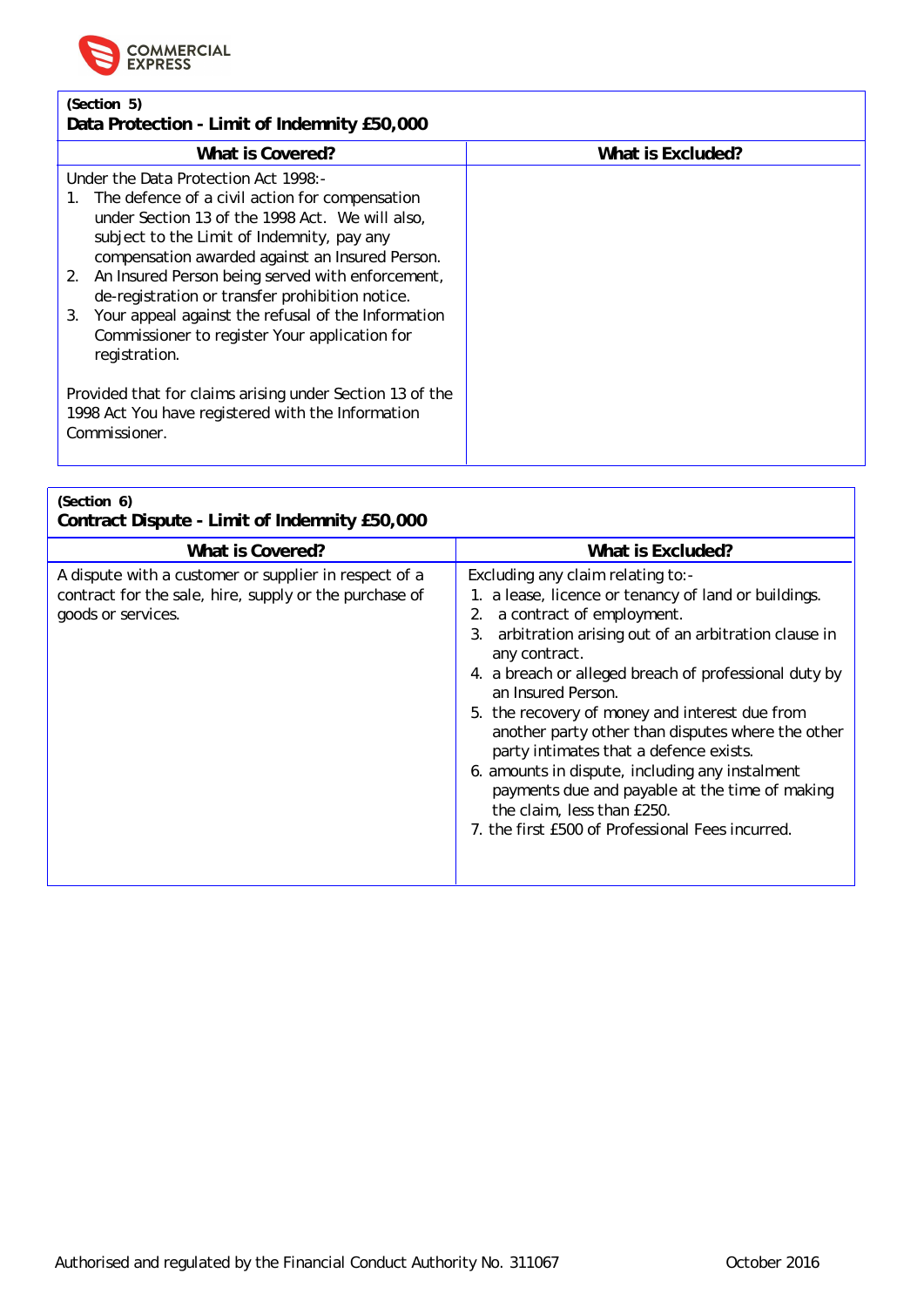

## **(Section 7)**

## **Tax, VAT, PAYE and NIC Investigations - Limit of Indemnity £50,000**

| What is Covered?                                                                                                                                                                                                                                                                                                                                                                                                                                                                                                                               | What is Excluded?                                                                                                                                                                                                                                                                                                                                                                                                                                                                                                                                                                                                                                                                                                                                                                                                                                                                                                                                                                                                                                                                                                                                                                                                                                                                                                                                                                                                                                                                                                                                                                                                                                                                                                               |
|------------------------------------------------------------------------------------------------------------------------------------------------------------------------------------------------------------------------------------------------------------------------------------------------------------------------------------------------------------------------------------------------------------------------------------------------------------------------------------------------------------------------------------------------|---------------------------------------------------------------------------------------------------------------------------------------------------------------------------------------------------------------------------------------------------------------------------------------------------------------------------------------------------------------------------------------------------------------------------------------------------------------------------------------------------------------------------------------------------------------------------------------------------------------------------------------------------------------------------------------------------------------------------------------------------------------------------------------------------------------------------------------------------------------------------------------------------------------------------------------------------------------------------------------------------------------------------------------------------------------------------------------------------------------------------------------------------------------------------------------------------------------------------------------------------------------------------------------------------------------------------------------------------------------------------------------------------------------------------------------------------------------------------------------------------------------------------------------------------------------------------------------------------------------------------------------------------------------------------------------------------------------------------------|
| The cover is limited to Professional Fees incurred by<br>You in respect of a:-<br>Comprehensive Enquiry.<br>1.<br>2.<br>In-Depth Investigation arising out of Your tax<br>affairs.<br>VAT Dispute.<br>3.<br>PAYE Dispute.<br>4.<br>NIC Dispute.<br>5.<br>As a result of an enquiry from HM Revenue & Customs<br>following the issue of a notice under Section 9A or<br>Section 12AC of the Taxes Management Act 1970 or<br>Schedule 18, paragraph 24 of the Finance Act 1998 as<br>amended by the relevant section of the Finance Act<br>2007. | Excluding any claims for Indemnity in respect of or<br>arising out of:-<br>1. Aspect Enquiries less than £100.<br>2. Professional Fees in any claim involving criminal<br>proceedings, alleged fraudulent evasion of tax,<br>misstatement with the intent to deceive, tax<br>avoidance schemes and any case dealt with by a<br>Special Compliance Office, Boards Investigations<br>Office or any other special office of HM Revenue<br>& Customs.<br>claims which originate from any enquiry,<br>3.<br>investigation or dispute which existed before the<br>Period of Insurance including any dispute or<br>enquiry where the accounts submitted are being<br>investigated solely because earlier books, records<br>or returns have been investigated or are already<br>under query.<br>disputes where sensible prospects of success do<br>4.<br>not exist.<br>5.<br>the costs of making good any deficiencies in<br>books, records, accounts or returns including the<br>costs of repairing a return.<br>6. costs of appeals which We have not approved.<br>any claim which occurs during the first 60 days of<br>7.<br>the first Period of Insurance.<br>fees and Disbursements payable to an<br>8.<br>accountant, firm of accountants or person not<br>approved by Us.<br>technical or routine treatment of matters not<br>9.<br>connected with or arising out of an expression of<br>dissatisfaction of Your affairs.<br>10. pre notification costs.<br>11. any dispute or enquiry where dishonesty, fraud or<br>fraudulent intent is alleged.<br>12. normal reconciliation of the annual accounts and<br>VAT returns.<br>13. any enquiry undertaken under the relevant<br>section the Finance Act relating to VAT evasion. |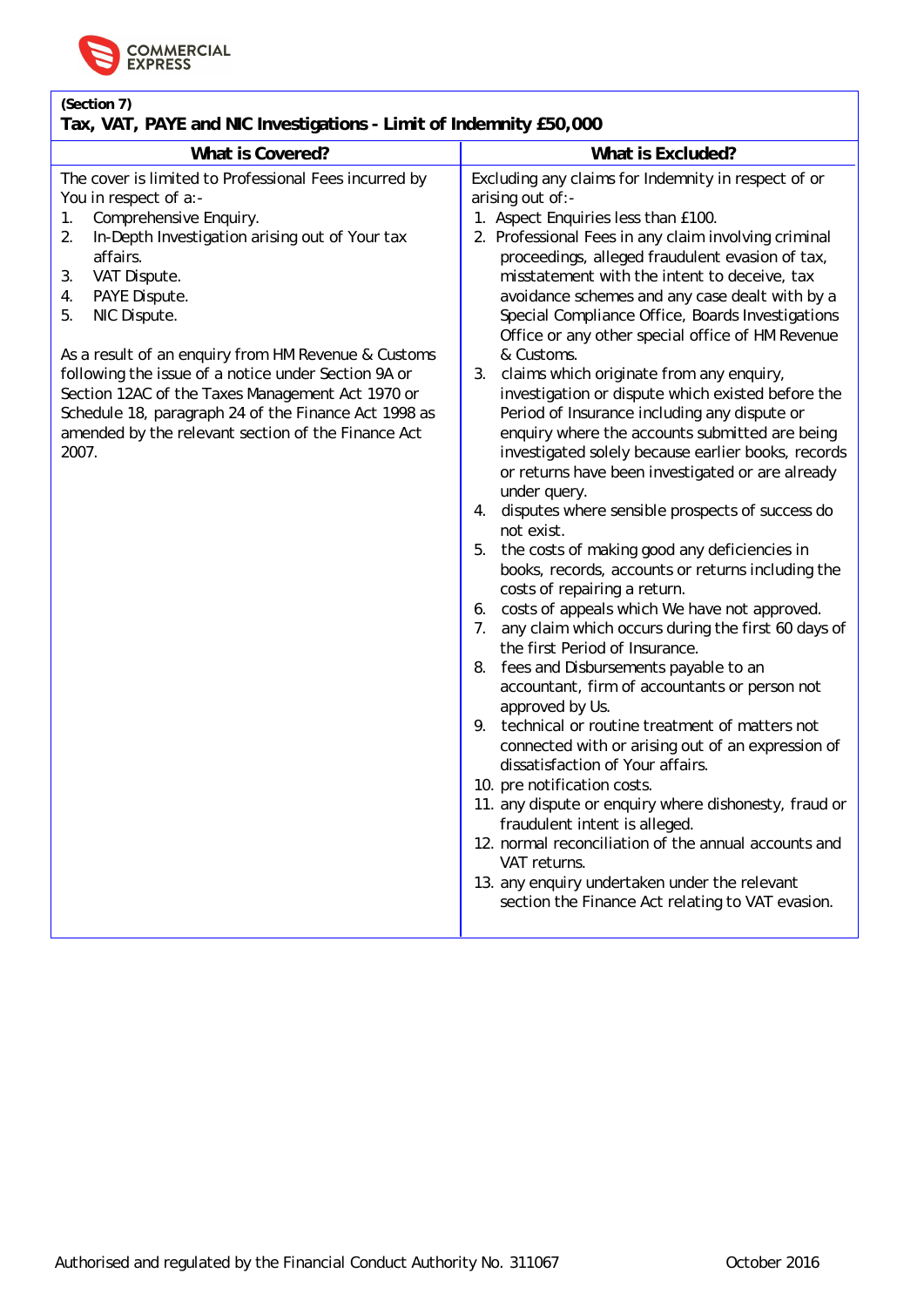

| (Section 8)<br>Property Protection - Limit of Indemnity £50,000                                                                                                                                                                                                                                                          |                                                                                                                                                                                                                                                                                                                                                                                                                        |  |
|--------------------------------------------------------------------------------------------------------------------------------------------------------------------------------------------------------------------------------------------------------------------------------------------------------------------------|------------------------------------------------------------------------------------------------------------------------------------------------------------------------------------------------------------------------------------------------------------------------------------------------------------------------------------------------------------------------------------------------------------------------|--|
| What is Covered?                                                                                                                                                                                                                                                                                                         | What is Excluded?                                                                                                                                                                                                                                                                                                                                                                                                      |  |
| Any civil action relating to material property,<br>1.<br>owned by You or for which You are responsible,<br>arising out of an alleged or actual negligent act or<br>omission or any nuisance, trespass or criminal<br>damage by a third party which causes or could<br>cause physical damage to such material property or | Excluding:-<br>1. a contract made between You and a third party.<br>2. goods in transit or goods lent or hired to third<br>parties.<br>3. goods at premises other than those occupied by<br>You unless they are at such premises for the                                                                                                                                                                               |  |
| pecuniary loss to You.                                                                                                                                                                                                                                                                                                   | purpose of installation or use in work to be carried<br>out by You.                                                                                                                                                                                                                                                                                                                                                    |  |
| Any civil action between You and Your landlord<br>2.<br>under the terms of a lease or tenancy agreement<br>applying to Your business premises.                                                                                                                                                                           | 4. mining subsidence.<br>5. disputes relating to rent and service charges and<br>any relevant taxes.<br>6. an Insured Event arising in the first 90 days of the<br>first Period of Insurance.<br>7. compulsory purchase, confiscation,<br>nationalisation, requisition or destruction of or<br>restrictions or controls placed on, or damage to,<br>any property.<br>8. disputes with local or government authorities. |  |
|                                                                                                                                                                                                                                                                                                                          |                                                                                                                                                                                                                                                                                                                                                                                                                        |  |

**(Section 9)**

# **Licence Protection - Limit of Indemnity £50,000**

| What is Covered?                                                                                                                                                                                                                                                                                                                                                                                                                                                                    | What is Excluded?                                                                                                                                                                                                                   |
|-------------------------------------------------------------------------------------------------------------------------------------------------------------------------------------------------------------------------------------------------------------------------------------------------------------------------------------------------------------------------------------------------------------------------------------------------------------------------------------|-------------------------------------------------------------------------------------------------------------------------------------------------------------------------------------------------------------------------------------|
| An appeal or representation to the relevant statutory or<br>regulatory authority, court, tribunal or other mandatory<br>body following an act, or omission or alleged act or<br>omission which leads to the suspending, revoking,<br>altering the terms of or refusing to renew any of Your<br>licence(s) issued under statute or statutory instrument<br>or by the government or local authority to You where<br>such licence is necessary to engage in Your business or<br>trade. | Excluding:-<br>1. an original application or application for renewal.<br>2. any licence in respect of which an appeal or<br>representation was made in the twelve months<br>immediately preceding the first Period of<br>Insurance. |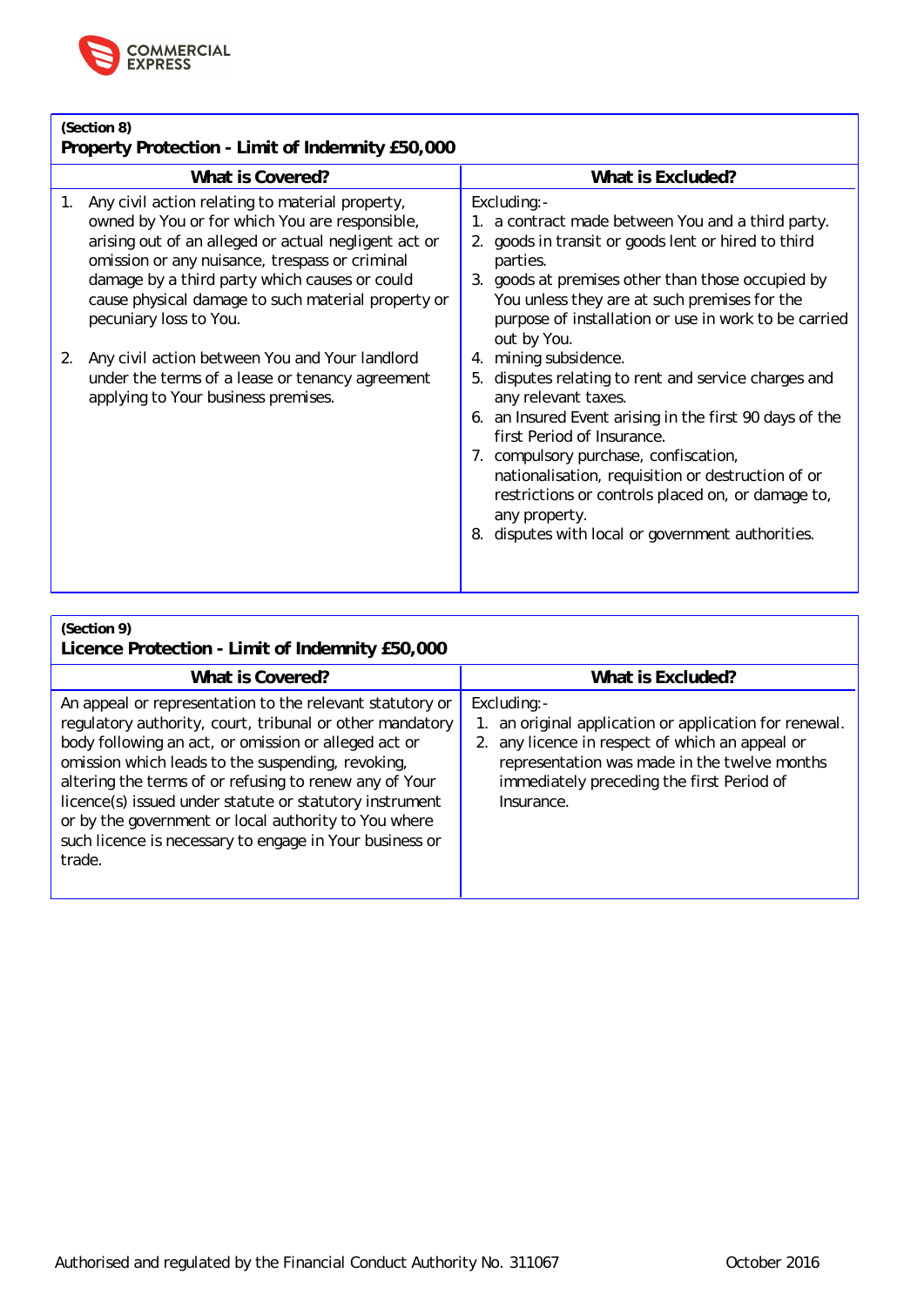

**(Section 10)**

**Personal Injury - Limit of Indemnity £50,000**

| What is Covered?                                                                                                            | What is Excluded?                                                                                                                                                                                                                                                                                                                                                                                                                                                                                                                                                                                  |
|-----------------------------------------------------------------------------------------------------------------------------|----------------------------------------------------------------------------------------------------------------------------------------------------------------------------------------------------------------------------------------------------------------------------------------------------------------------------------------------------------------------------------------------------------------------------------------------------------------------------------------------------------------------------------------------------------------------------------------------------|
| Pursuing a civil claim for damages in respect of death of<br>or bodily injury to an Insured Person caused by<br>negligence. | Excluding any claim relating to:-<br>1. any illness (including stress related conditions)<br>naturally occurring condition or degenerative<br>process which develops gradually and is not<br>caused by a specific or sudden accident.<br>2. the defence of an Insured Person other than the<br>defence of a counter-claim or an appeal against<br>judgement.<br>3. any claim involving medical or clinical negligence,<br>or pharmaceutical or any related claims (including<br>but not limited to tobacco products).<br>4. any claim arising from stress or a psychological<br>related condition. |

### **(Section 11)**

**Jury Service and Attendance Expenses - Limit of Indemnity £1,000 What is Covered? What is Excluded?**

| The actual loss of the salary or wages of an Insured<br>Person for the time off work to attend:-                                                                                                              |  |
|---------------------------------------------------------------------------------------------------------------------------------------------------------------------------------------------------------------|--|
| any court or tribunal hearing as requested by the<br>Authorised Professional.                                                                                                                                 |  |
| 2. any court hearing as a defendant of an admitted<br>claim under this insurance.                                                                                                                             |  |
| 3. a court for jury service excluding the first 5 days of<br>such service provided the amount paid under this<br>section shall not exceed £100 per person per day<br>and up to a maximum of £1,000 per claim. |  |
| Provided that such salary or wages are not recoverable<br>from the relevant court or tribunal.                                                                                                                |  |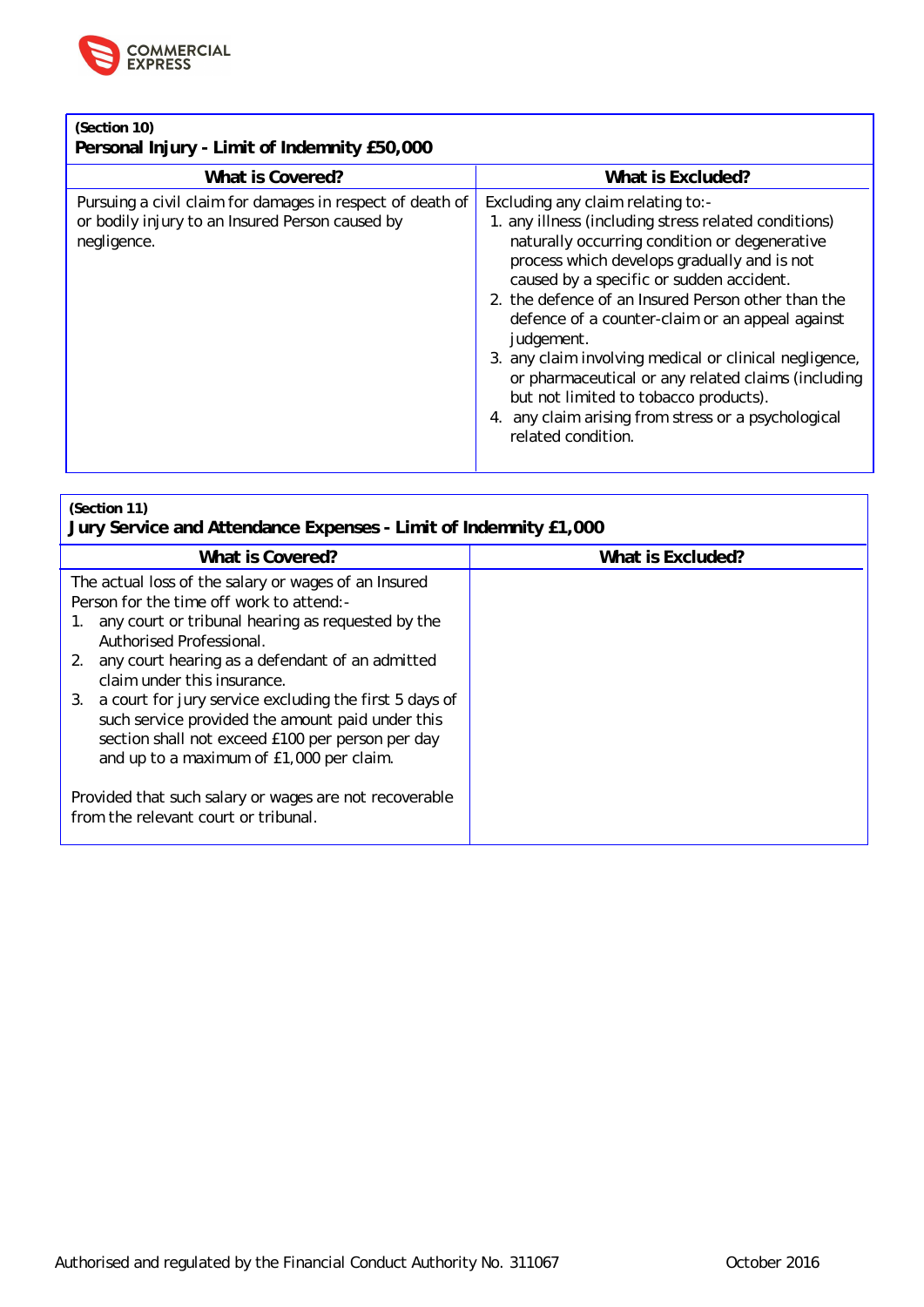

## **GENERAL POLICY EXCLUSIONS**

This insurance does not cover:-

- 1. Professional Fees incurred:
	- a) in respect of any Event where the Time of Occurrence commenced prior to the commencement of the Insurance.
	- b) where the Insured Person should reasonably have realised when purchasing this insurance that a claim under this insurance might occur.
	- c) before Our written acceptance of a claim.
	- d) before Our approval or beyond those for which We have given Our approval.
	- e) where You fail to give proper instructions in due time to Us or to the Authorised Professional.
	- f) where You are responsible for anything which in Our opinion prejudices Your case.
	- g) if You withdraw instructions from the Authorised Professional, fail to respond to the Authorised Professional or withdraw from the legal proceedings or the Authorised Professional refuses to continue to act for You.
	- h) where You decide that You no longer wish to pursue Your claim as a result of disinclination. All costs incurred up until this stage will become Your responsibility.
	- i) in respect of the amount in excess of Our Standard Professional Fees where You have elected to use an Authorised<br>Professional of Your own choice. of Your own choice.
- 2. The pursuit, continued pursuit or defence of any claim if We consider it is unlikely a reasonable settlement will be obtained or where the likely settlement amount is disproportionate compared with the time and expense incurred.
- 3. Claims which are conducted by You in a manner different from the advice or proper instructions of Us or the Authorised Professional. 4. Appeals unless You notify Us in writing of Your wish to appeal at least six working days before the deadline for giving notice of the appeal expires and We consider the appeal to have a reasonable chance of success.
- 5. Any Professional Fees and expenses that can be recovered under any other insurance except beyond the amount which would be payable under such insurance had this policy not been effected.
- 6. Damages, fines or other penalties You are ordered to pay by a court tribunal or arbitrator other than as insured under Insured Events - Employment Awards.<br>Claims arising from an Event as
- 7. Claims arising from an Event as a result of Your deliberate act, omission or misrepresentation.<br>8. Any dispute relating to written or verbal remarks which damage Your reputation.
- Any dispute relating to written or verbal remarks which damage Your reputation.
- 9. Any Professional Fees relating to Your alleged dishonesty or deliberate and wilful criminal acts or omissions.<br>10. Professional Fees arising directly or indirectly from computer software except operating systems and pac
- Professional Fees arising directly or indirectly from computer software except operating systems and packaged software that have not been tailored by the supplier to Your own requirements.
- 11. Legal Proceedings outside the Territorial Limits and proceedings in constitutional international or supranational courts or tribunals including the European Court of Justice and the Commission and Court of Human Rights.
- 12. A dispute which relates to any compensation or amount payable under a contract of insurance.
- 13. A dispute with Us not dealt with under the Arbitration Condition.
- 14. Any dispute relating to patents, copyrights, trade or service marks, registered designs passing off intellectual property trade secrets or confidential information.
- 15. An application for judicial review.
- 16. Claims which do not arise in connection with or from the conduct of the Business.
- 17. Any Professional Fees incurred in defending or pursuing new areas of law or test cases.
- 18. Any matter in respect of which an Insured Person is entitled to Legal Aid where Our liability shall be limited to the sum equal to any assessed income based contribution payable by the Insured Person towards Professional Fees incurred under the Crown Court Means Testing scheme where this applies.
- 19. Any claim directly or indirectly arising from an allegation of miss-selling or mismanagement of financial services or products.
- Electronic Data

Any consequence, howsoever caused, including but not limited to Computer Virus in Electronic Data being lost, destroyed, distorted, altered, or otherwise corrupted.

For the purposes of this Policy, Electronic Data shall mean facts, concepts and information stored to form useable for communications, interpretations, or processing by electronic or electromechanical data processing or other electronically controlled hardware, software and other coded instructions for the processing and manipulation of data, or the direction and manipulation of such hardware. For the purposes of this Policy, Computer Virus shall mean a set of corrupting, harmful, or otherwise unauthorised instructions or code, whether these have been introduced maliciously or otherwise, and multiply themselves through a computer system or network of whatsoever nature.

### 21. Radiation

 Any direct or indirect consequence of: Irradiation, or contamination by nuclear material; or The radioactive, toxic, explosive or other hazardous or contaminating properties of any radioactive matter; or Any device or weapon which employs atomic or nuclear fission or fusion or other comparable reaction or radioactive force or matter.

### 22. Terrorism

 Any direct or indirect consequence of terrorism as defined by the Terrorism Act 2000 and any amending or substituting legislation. An act of terrorism includes any act, or preparation in respect of action, or threat of action designed to influence the government de jure or de facto of any nation or any political division thereof, or in pursuit of political, religious, ideological, or similar purposes to intimidate the public or a section of the public of any nation by any person or group(s) of persons whether acting alone or on behalf of or in connection with any organisation(s) or government(s) de jure or de facto, and which:

- I. involves violence against one or more persons; or
- II. involves damage to property; or
- III. endangers life other than that of the person committing the action; or
- IV. creates a risk to health or safety of the public or a section of the public; or
- V. is designed to interfere with or to disrupt an electronic system.

This policy also excludes loss, damage, cost, or expense directly or indirectly caused by, contributed to by, resulting from, or arising out of or in connection with any action in controlling, preventing, suppressing, retaliating against, or responding to any act of terrorism.

23. War

 Any direct or indirect consequence of war, civil war, invasion, acts of foreign enemies (whether war be declared or not), rebellion, revolution, insurrection, military or usurped power, or confiscation, nationalisation, requisition, destruction of or damage to property by or under the order of any government, local or public authority.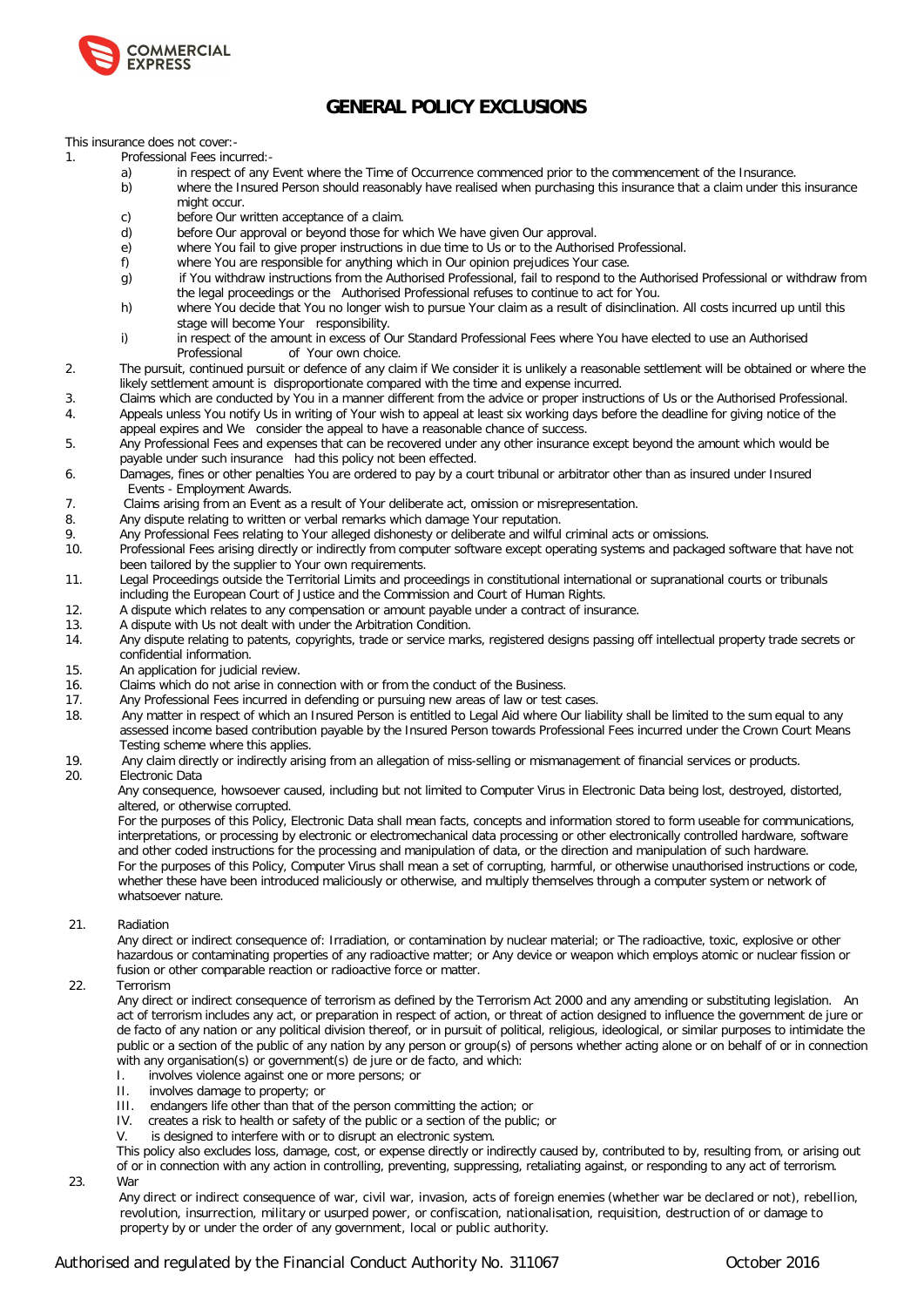

## **POLICY CONDITIONS**

**Alteration of Risk**

You shall notify Us immediately of any alteration in risk which materially affects this insurance.

**Observance**

Our liability to make any payment under this policy will be conditional on You complying with the terms and conditions of this insurance.

**Claims**

You must tell Us in writing within 30 days about any matter which could result in a claim being made under this policy, and must obtain in writing Our consent to incur Professional Fees.

We will give such consent if You can satisfy Us that there are sufficient prospects of success in pursuing or defending Your claim and that it is reasonable for Professional Fees to be paid and You have paid the Excess.

We may require (at Our discretion) You at Your expense, to obtain the opinion of an expert or counsel on the merits or continued merits of a claim or Legal Proceedings. If We subsequently agree to accept or continue with the claim, the costs of such opinion will be covered.

If after receiving a claim or during the course of a claim We decide that:-

- 1. Your prospects of success are insufficient;
- 2. It would be better for You to take a different course of action;
- 3. We cannot agree to the claim

We will write to You giving Our reasons and We will not then be bound to pay any further Professional Fees for this claim.

We may limit any Professional Fees that We will pay under the policy in the pursuit, continued pursuit or defence of any claim: -

- 1. If We consider it is unlikely a reasonable settlement will be obtained; or
- 2. Where there is insufficient prospects of obtaining recovery of any sums claimed; or
- 3. Where the likely settlement amount is disproportionate to the time and expense necessary to achieve a settlement.

Alternatively where it may cost Us more to handle a claim than the amount in dispute We may at Our option pay to You the amount in dispute which shall be deemed to represent full and final settlement under this policy.

In the event that You make a claim under this policy which You subsequently discontinue due to Your own disinclination to proceed, any legal costs incurred to date will become Your own responsibility and will be required to be repaid to the Insurer.

UK General Insurance Ltd is an Insurer' s agent and in the matters of a claim act on behalf of the Insurer.

### **Representation**

We will take over and conduct in Your name the prosecution, pursuit, defence or settlement of any claim. The Authorised Professional nominated and appointed by Us will act on Your behalf and You must accept Our nomination.

If Legal Proceedings have been agreed by Us, You may nominate Your own Authorised Professional whose name and address You must submit to Us. In selecting Your Authorised Professional You shall have regard to the common law duty to minimise the cost for Your claim. Any dispute arising from this shall be referred to Arbitration in accordance with the Policy Conditions.

Where You have elected to use Your own nominated Authorised Professional You will be responsible for any Professional Fees in excess of Our Standard Professional Fees.

**Conduct of Claim**

- 1. You shall at all times co-operate with Us and give to Us and the Authorised Professional evidence, documents and information of all material developments and shall attend upon the Authorised Professional when so requested at Your own expense.
- 2. We shall have direct access at all times to and shall be entitled to obtain from the Authorised Professional any information, form, report, copy of documents, advice computation, account or correspondence relating to the matter whether or not privileged, and You shall give any instructions to the Authorised Professional which may be required for this purpose. You or Your Authorised Professional shall notify Us immediately in writing of any offer or payment into Court made with a view to settlement and You must secure Our written agreement before accepting or declining any such offer.
- 3. We will not be bound by any promise or undertaking given by You to the Authorised Professional or by either of You to any court, witness, expert or agent or other Person without Our agreement.

### **Recovery of Costs**

You should take all reasonable steps to recover costs and expenses. If another person is ordered, or agrees, to pay You all or any costs and expenses, charges or compensation You will do everything possible (subject to Our directions) to recover the money and hold it on Our behalf. If payment is made by instalments these will be paid to Us until We have recovered the total amount that the other person was ordered, or agreed to pay by way of costs, charges or fees.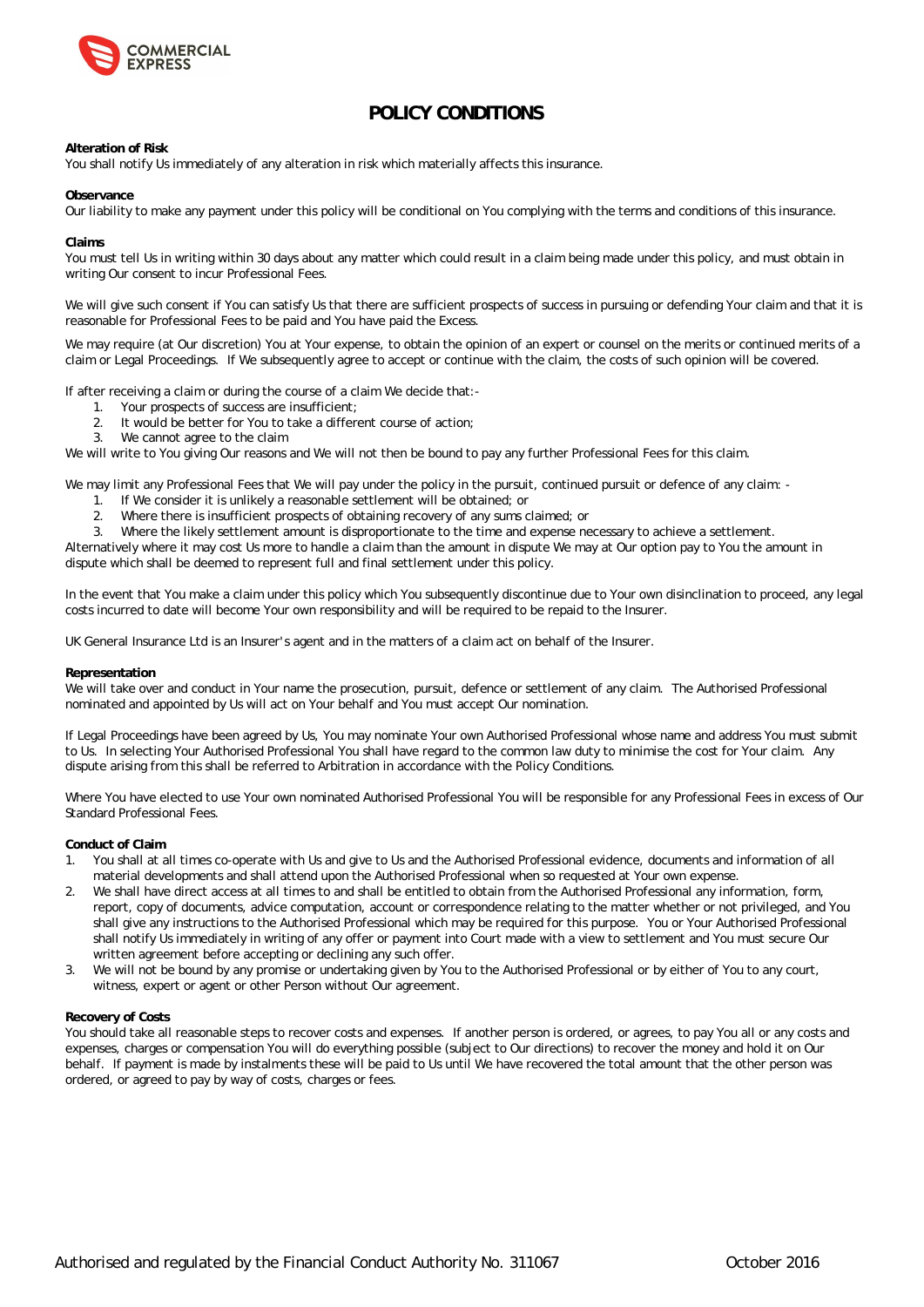

### **Arbitration**

Any dispute between You and Us, which is not solved by the policy, will be governed by the laws of England and Wales and shall be referred to a single arbitrator who shall either be a solicitor or barrister on whom we both agree. If we cannot agree, one will be nominated by the Law Society. Where appropriate the dispute will be resolved on the basis of written submissions. The costs of resolving the dispute will be met in full by the party against whom the decision is made. If the decision is not clearly made against either party, the arbitrator shall have the power to apportion costs.

#### **Fraud**

We have the right to refuse to pay a claim or to void this insurance in its entirety if You make a claim which is in any respect false or fraudulent.

#### **Reasonable Care**

You must take all reasonable steps to prevent incidents that may give rise to a claim and to minimise the amount payable by Us.

#### **Cancellation**

We hope You are happy with the cover this policy provides. However, if after reading this policy, this insurance does not meet with Your requirements, please return it to Your Agent within fourteen (14) days of issue and We will refund Your premium provided you have not submitted a claim.

The Insurer shall not be bound to accept renewal of any insurance and may at any time cancel any insurance document by sending 14 days notice to the Policyholder at their last known address. Provided the premium has been paid in full the Policyholder shall be entitled to a proportionate rebate of premium in respect of the unexpired period showing on the insurance. A charge may be imposed based upon the usage of any Helpline Service during this period.

### **Adjustment of Provisional Premium**

If the premium has been calculated on estimates You shall supply to Us within one month of the expiry of each Period of Insurance an accurate statement in the form required so that the premium for that period can be calculated and the difference paid by or allowed to You subject to Us retaining any minimum premium specified in the policy.

Should You fail to supply such a statement in the timescales required We shall be entitled to charge an additional premium in respect of that Period of Insurance.

#### **Acts of Parliament**

Any reference to any Act of Parliament within this policy shall include an amending or replacing Act and shall also include where applicable equivalent legislation in Scotland, Northern Ireland, the Isle of Man, the Channel Islands and under European Law where applied in the United Kingdom.

### **Data Protection Act 1998**

The data supplied by You will only be used for the purposes of processing Your policy of insurance, including underwriting, administration and handling any claim which may arise. The data supplied will not be passed to any other parties other than those which We have mentioned herein.

It is important that the data You have supplied is kept up to date. You should therefore notify Us promptly of any changes. You are entitled upon the payment of an administration fee to inspect the personal data which We are holding about You. If You wish to make such an inspection, You should contact Legal Insurance Management Ltd, 1 Hagley Court North, The Waterfront, Brierley Hill, West Midlands, DY5 1XF.

We may respond to enquiries by the Police concerning Your policy in the normal course of their investigations. Where it is necessary to administer Your policy effectively, to protect Your interests, or for fraud prevention and detection purposes, We may disclose data You have supplied to other third parties such as solicitors, other insurers, law enforcement agencies, etc.

### **Contracts (Rights of Third Parties) Act 1999**

Unless expressly stated nothing in this insurance contract will create rights pursuant to the Contracts (Rights of Third Parties) Act 1999 in favour of anyone other than the parties to the insurance contract.

#### **Notices**

Any letter or notice concerning this insurance will be properly issued if it is sent to the last known address of the person intended to receive it.